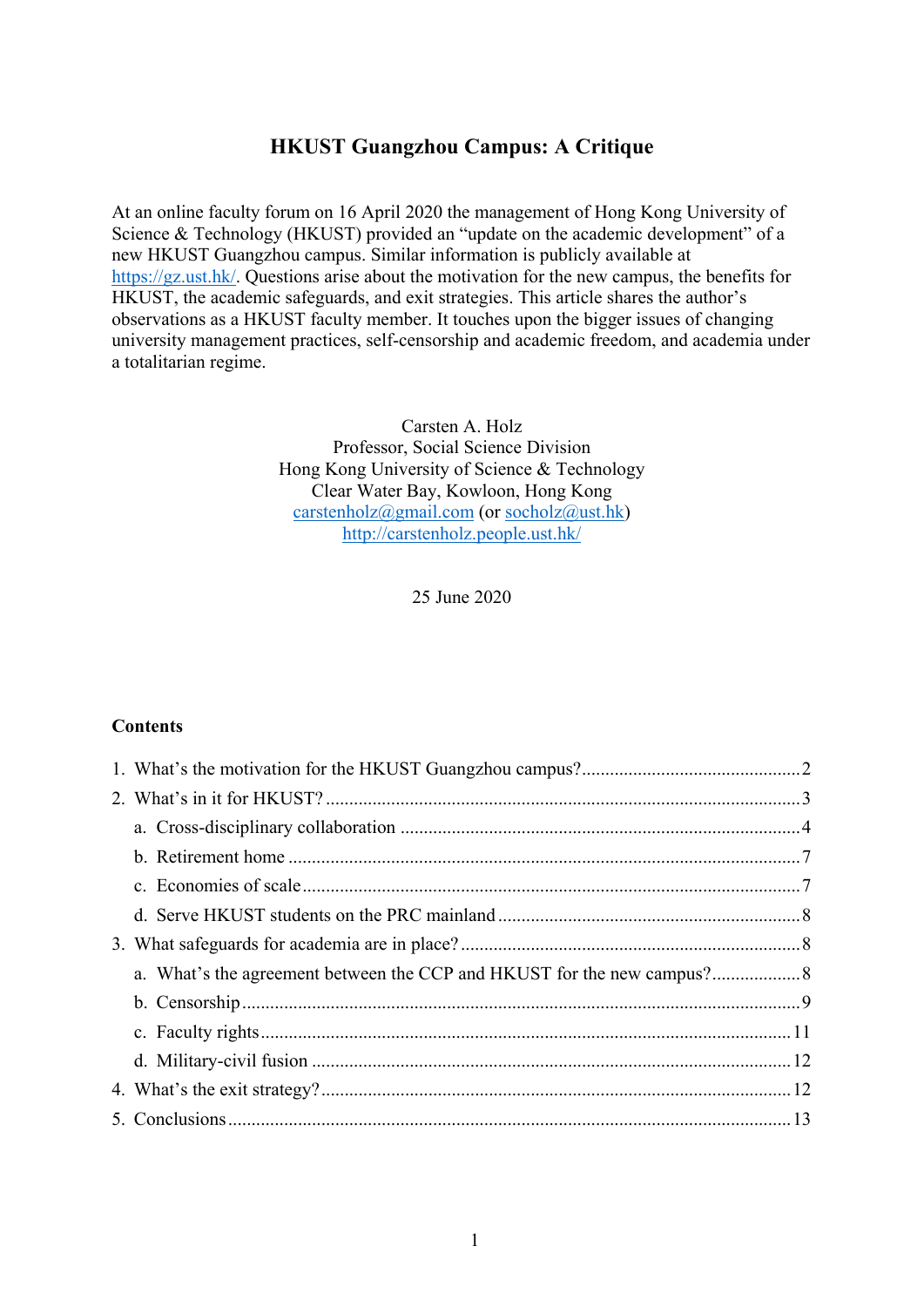# **HKUST Guangzhou Campus: A Critique**

The planned Guangzhou campus of the Hong Kong University of Science & Technology (HKUST) in Nansha—Nansha District, Guangzhou City, Guangdong Province, People's Republic of China (PRC)—constitutes a major expansion of  $HKUST$ <sup>1</sup>. The first of two construction phases is to be completed in 2022 for a first local student intake in the fall semester of  $2022.2$ 

# **1. What's the motivation for the HKUST Guangzhou campus?**

Imagine you are running a university and someone comes to you and says: "Why don't you set up another, similar university for me? You can innovate and experiment to your heart's content and design the campus however you want. We'll build the campus according to your specifications. We'll provide more than plenty of land, as well as access to a high-speed train network. Once the university is built, we'll pay the running costs. You decide on all academic matters: who to hire, at what salary, and how to run the university. We'll just pay."

And now imagine that this is not a fairy tale. Et voilà, you have arrived at the new HKUST Guangzhou campus! London, Berlin, Paris, Amsterdam or Rome aren't calling on HKUST. So why is "Guangzhou?"

Guangzhou is the *name* of an administratively defined geographic entity and not that of a decision-maker. Presumably, the decision-maker is the Guangzhou city government and thus ultimately the Chinese "Communist" "Party," in the following abbreviated "CCP."<sup>3</sup>

What is the CCP's motivation for establishing the HKUST Guangzhou campus? We don't know. The HKUST Guangzhou campus is being explicitly linked to the implementation of innovation-driven development in the "Greater Bay Area" (Guangdong – Hong Kong – Macao).<sup>4</sup> But if the distance between the current HKUST Clear Water Bay campus and the new HKUST Guangzhou campus is short enough to allow for faculty members and students

See https://gz.ust.hk/about/background, last accessed 5 June 2020.

1

<sup>&</sup>lt;sup>1</sup> This article draws on information about the new HKUST Guangzhou campus presented at the online faculty forum on 16 April 2020, the slides distributed after the faculty forum (unless otherwise stated, the first/main file titled "HKUST(GZ) faculty Forum\_Provost"), and the HKUST Guangzhou campus website (https://gz.ust.hk/, last accessed 5 June 2020). At the online faculty forum, HKUST President SHYY Wei, Provost Lionel NI, and Vice-President for Research and Development Nancy Yip introduced the HKUST Guangzhou campus; four HKUST professors—co-listed in the February 2020 University Communications Directory as the four Acting Deans of the HKUST Guangzhou campus—each spoke briefly about one of the four "hubs" that constitute the Guangzhou campus.

<sup>&</sup>lt;sup>2</sup> Upon completion, the HKUST Guangzhou campus will have approximately 400 faculty members (compared to HKUST's current 495 faculty members) and 10,000 students, beginning with a first phase of 6,000 postgraduate students (compared to HKUST's current 6,000 postgraduate students and 10,000 undergraduate students). The total land area of the HKUST Guangzhou campus is twice that of the existing HKUST Clear Water Bay campus.

<sup>&</sup>lt;sup>3</sup> The ground breaking ceremony at the new campus was attended by "Mr. LI Xi, Party Secretary of Guangdong Provincial Committee, and Mr. MA Xingrui, Vice Party Secretary of Guangdong Provincial Committee and Governor of Guangdong Provincial Government" (and others); these two persons are listed second and third, after the "Chief Executive of HKSAR Government." See https://www.ust.hk/news/greater-baydevelopment/hkust-gz-approved-state-ministry-education, last accessed 5 June 2020. 4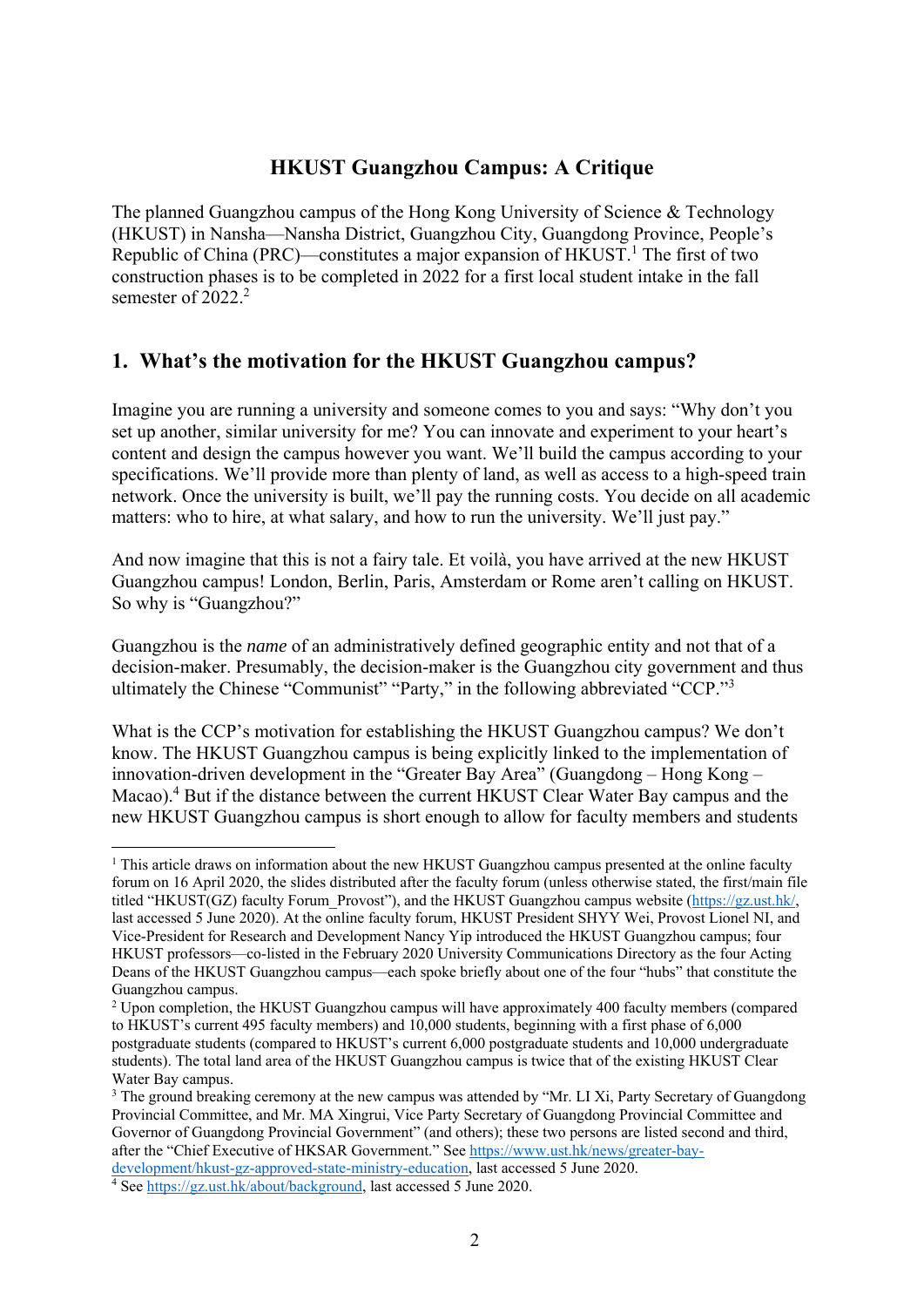to shuttle back and forth, then why the need for another campus? Surely, a cluster of academics in one locality is preferable to academics spread out across multiple locations.

Why the CCP chose HKUST and not one of the many existing universities in Guangdong Province, we don't know. One clue is provided by HKUST Council Chairman Mr. Andrew Liao: "Talent is key to GBA's [Greater Bay Area's] development into a global innovation hub. As an *international* research university, HKUST hopes to bring its vision and teaching experience into Guangzhou and [...] groom innovative talents with *global vision* for the region" (italics added).<sup>5</sup> In other words, HKUST may be better placed than existing local universities to advance the CCP's objectives thanks to HKUST's *international* status.

As of late May 2020, this has taken on particular relevance since U.S. President Trump wants to restrict PRC access to STEM (science, technology, engineering, and mathematics) education for PRC nationals in the U.S., especially for PRC nationals with connections to the CCP's military. The CCP's motivation would then be to use HKUST—located in Hong Kong and thus in a territory that is (or: was?) in free exchange with the U.S. and other Western countries—as a conduit for channeling Western expertise into the PRC mainland.6

How the particular arrangements came about, we don't know. Perhaps the CCP when developing the Greater Bay Area scheme approached its Hong Kong agent, the Hong Kong "government," which then ordered HKUST to go along. Or perhaps the CCP approached HKUST directly. Or perhaps individuals at HKUST (including in the HKUST Council), as part of regular exchanges with CCP members, co-developed the idea of the HKUST Guangzhou campus.

# **2. What's in it for HKUST?**

HKUST is a *name*. In the following, I will have in mind 'benefits' for "academia" (the pursuit of research, education, and scholarship; google/Oxford definition) as well as benefits for HKUST stakeholders: the Hong Kong tax payer (society), HKUST management, HKUST faculty members and staff, and HKUST students.

HKUST President SHYY Wei says "With the new campus located next to the newly planned high-tech park in Guangzhou, HKUST students could better transfer their research achievements and innovative ideas through the established industrial chain there."<sup>7</sup> He does not elaborate further.

Provost Lionel NI's presentation of the HKUST Guangzhou campus at the faculty forum on 16 April 2020 included a slide titled "Important Considerations" (slide 14):

Intrinsic synergies between CWB and GZ campuses to realize a unified HKUST system for

<sup>1</sup> <sup>5</sup> See https://www.ust.hk/news/greater-bay-development/hkust-signs-collaboration-agreements-guangzhougovernment-and, last accessed 5 June 2020.

<sup>&</sup>lt;sup>6</sup> Other possible motivations include that since the CCP has issued the "Greater Bay Area" slogan, the slogan now needs to be filled with content (some form of integration of Hong Kong into the mainland), or that the new HKUST Guangzhou campus may give the CCP more leverage over parts of Hong Kong academia. (On the cooptation of academia by the CCP, see Perry, 2015.)

<sup>7</sup> See https://www.ust.hk/news/greater-bay-development/hkust-signs-collaboration-agreements-guangzhougovernment-and, accessed 5 June 2020.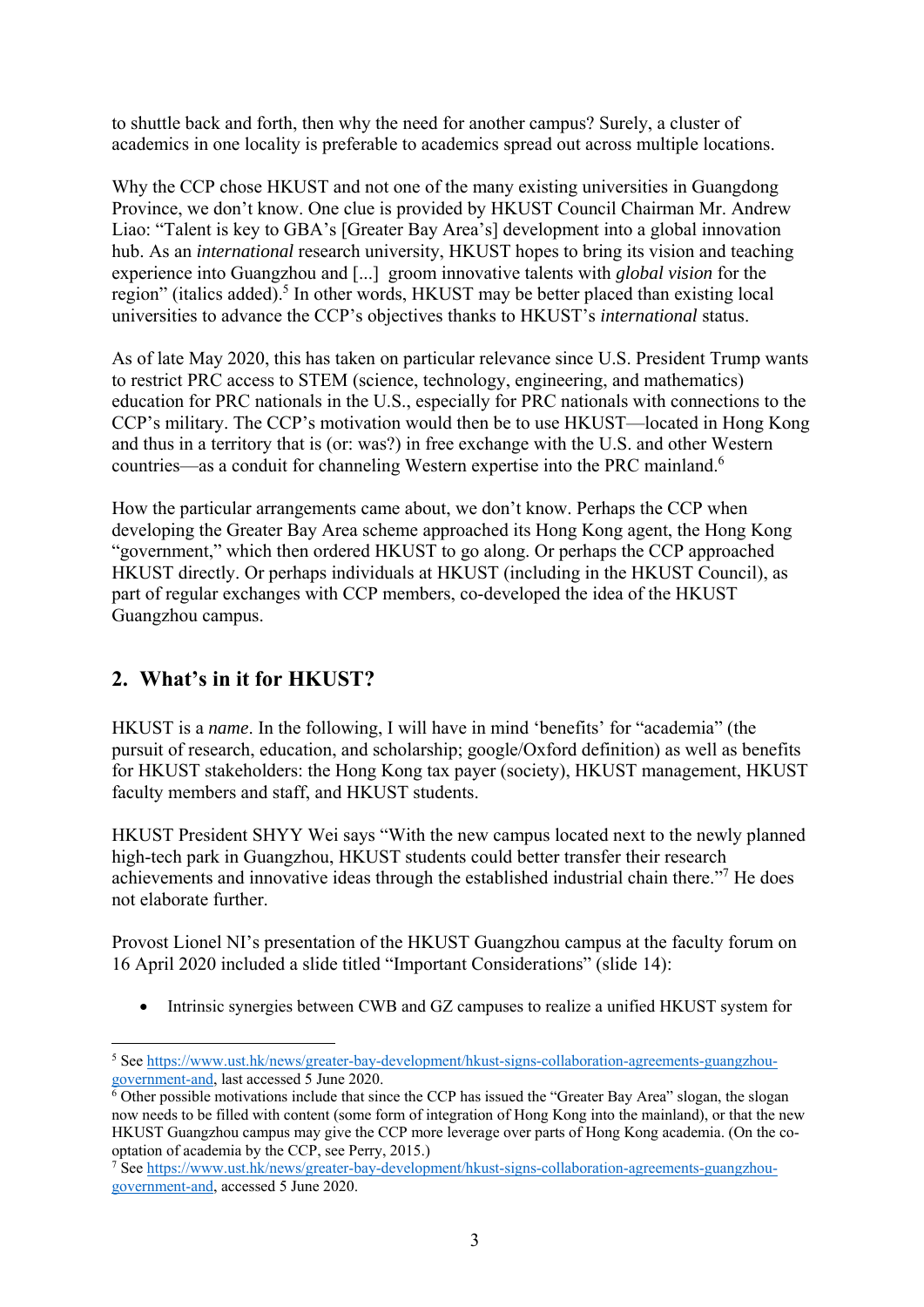students and faculty;

- Academic hubs design specifically for cross-disciplinary collaboration to set example for the future of modern university;
- Integrated teaching, learning, research and knowledge transfer to stimulate academic and social interaction;
- Expanded facilities to support entrepreneurship, industrial collaboration and international engagement to support societal needs and economic advancement;
- Capitalise on waterways as positive features and connect to urban context to create a serene and harmonious ecosystem;
- Sustainable planning with nature preservation (50% of the site) to create a fresh and natural experience for students and faculty; and
- Distinctive yet complementary precincts with capacity for future growth and expansion.

Synergy, the first item, refers to "the interaction or cooperation of two or more organizations, substances, or other agents to produce a combined effect greater than the sum of their separate effects" (google/Oxford definition). What the interaction is to look like—apart from possibly some professors of the HKUST Clear Water Bay campus teaching on the HKUST Guangzhou campus, and some students attending classes on both campuses—is not further specified. Nor has any argument been presented as to in what respect(s) the combined effect of the two campuses will be greater than the sum of their separate effects.

The second item will be analyzed in the next sub-section. Items 3 through 7 are boiler plate, university management phrases.<sup>8</sup> If these issues were so important, they could long have been implemented on the HKUST Clear Water Bay campus; President SHYY Wei has been with HKUST since fall 2010 (as provost through mid-2018).<sup>9</sup>

#### **a. Cross-disciplinary collaboration**

1

"Cross-disciplinary" collaboration features prominently on the HKUST Guangzhou website, where it is elaborated on in three paragraphs under the title "What is Cross-disciplinary?:"<sup>10</sup>

Cross-disciplinarity in education and research is an integrative approach in which collaborative efforts of any form occurs between multiple disciplines. While the importance and needs of crossdisciplinary learning have been recognized by almost all academic and industry leaders; and many variations, such as multidisciplinary, interdisciplinary and transdisciplinary, have been proposed and advocated, the effectiveness of cross-disciplinary learning has been hindered by the traditional curricula which are normally siloed along conventional disciplinary lines.

As each discipline usually has a set of well-founded rules or viewpoints, collaborators are expected to respect diverse perspectives from other disciplines to achieve collective

<sup>8</sup> Slide 20 further explicitly lists "benefits" as "share costs and maximise synergies / complementarity; maintain consistent University branding and strategies; and prevent unwarranted competition." I would think only the first item of "share costs..." qualifies for the appellation "benefit." I need to see these cost benefits specified in order to be able to evaluate them. Separately, a file by HKUST Vice-President for Research and Development Nancy Yip distributed after the faculty forum consists of just one slide with the words "exciting opportunities abound at HKUST (GZ);" no details are provided (though at the faculty forum further slides may have been shown).

<sup>&</sup>lt;sup>9</sup> Provost Lionel Ni has been at HKUST for even longer (except in 2015-2018), as Head of the Department of Computer Science and Engineering (2002 to 2008), Dean of the HKUST Fok Ying Tung Graduate School and Special Assistant to the President (2010 to 2014), and as "Director of a number of research institutes (2006 to 2014). See https://www.ust.hk/news/announcements/hkust-appoints-prof-lionel-ni-provost, last accessed 19 June 2020.

<sup>10</sup> See https://gz.ust.hk/academics/what-is-cross-disciplinary, last accessed 2 June 2020.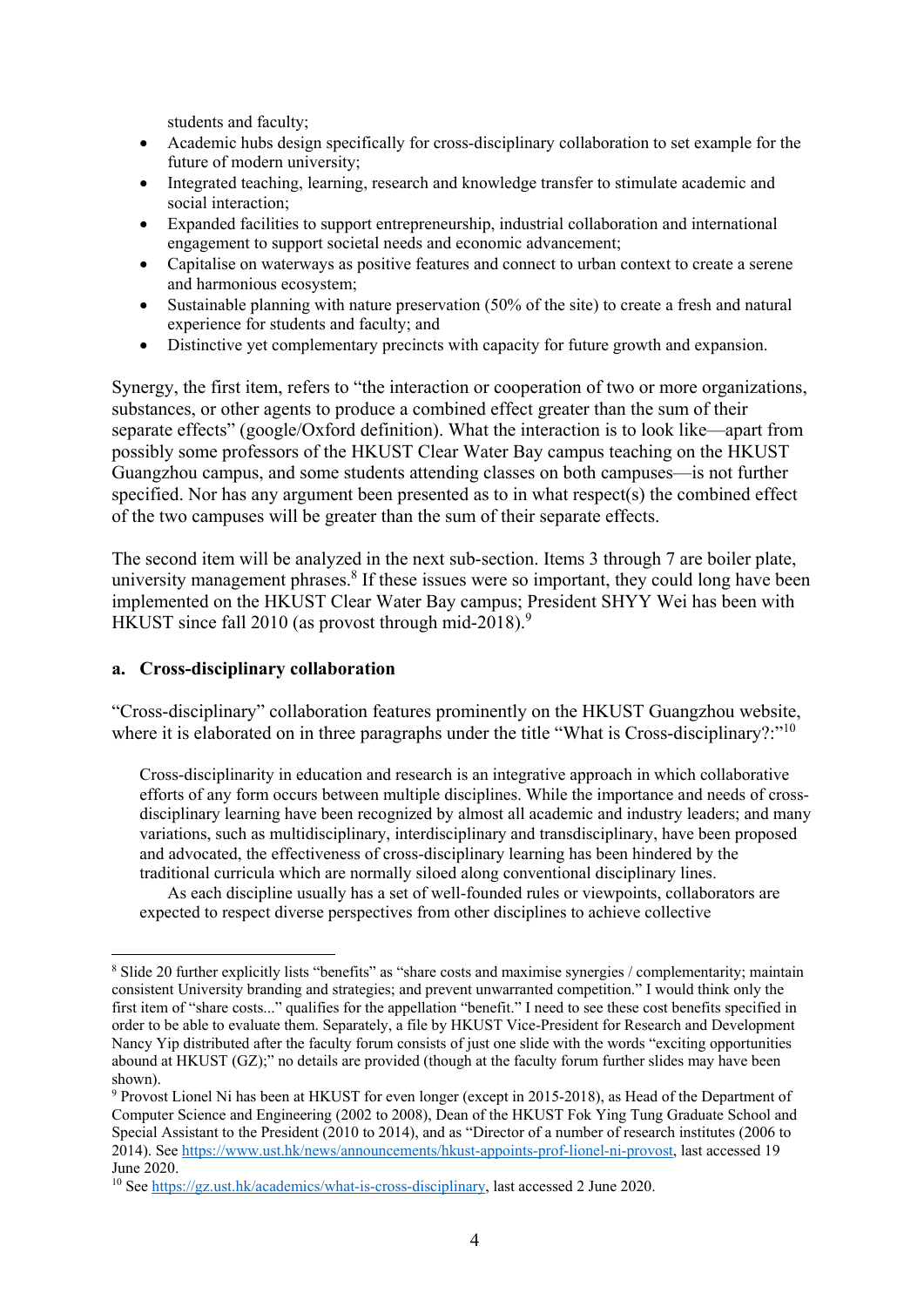thinking. Cross-disciplinary learning is a holistic approach best suitable for graduates to become adaptable lifelong learners.

HKUST(GZ) [HKUST Guangzhou campus] is well poised to adopt a cross-disciplinary approach which will enhance students' creative thinking, empower them to build their own ideas, cultivate their ability to engage with the social life so as to identify and solve real-world problems. It will deliver learning experiences which focus on the higher capabilities demanded by the brave new world.

The second item in the provost's list of "Important Considerations"— "Academic hubs design[ed] specifically for cross-disciplinary collaboration"—captures this pre-occupation with "cross-disciplinary collaboration." In an email to the provost on 16 April 2020, I asked:

(4) In the presentation it was said (or written) "hubs specifically designed for cross-disciplinary collaboration." Can you please provide concrete specifics of that design? (And why it can't be done on the CWB [Clear Water Bay] campus?) $^{11}$ 

I have not received a response.

The provost's second item additionally includes an assertion that such an academic hub design is "to set [an] example for the future of the modern university." This implies underlying assumptions as to what constitutes a "modern" university, none of which are stated or known to HKUST faculty members, let alone have passed the HKUST Senate.

Slide 18 of the provost's presentation, titled "Enquiry-based Cross-Disciplinary Active Learning" has a key feature of requiring all HKUST Guangzhou campus MPhil and PhD students to take a 2-credit course on "cross-disciplinary research methods" and a 2-credit course on "cross-disciplinary design thinking."12 The Social Science Division in the School of Humanities and Social Sciences at HKUST has been teaching a set of at least *half a dozen* (each 3-credit) research methods/design courses to postgraduate students of the most varied disciplinary backgrounds and interests for at least a dozen years. In other words, the projected new "cross-disciplinary" methods course requirements for the new HKUST Guangzhou campus *fall far short* of what is currently being offered in the Social Science Division on the existing HKUST Clear Water Bay campus.

Slide 6 states that on the HKUST Guangzhou campus, "faculty offices will be randomly assigned." We already have that in the School of Humanities and Social Sciences on the HKUST Clear Water Bay campus, with offices for the faculty and staff from the Social Science Division, the Division of Humanities, and the Center for Language Education randomly assigned. The result is that I have no clue who my immediate office neighbors are (I wouldn't even know their names) and that those colleagues (of various disciplines) of my Social Science Division that I would usually talk to, and would like to talk to, cannot be easily located. I don't even bump into them in the corridor anymore (they are somewhere else, in some other corridor) nor in the division's general office (which has been abolished by an earlier dean). The division has become such an estranged place that hardly anybody uses their faculty offices anymore. By implication, will the HKUST Guangzhou campus simply become a collection of deserted office buildings?

1

<sup>&</sup>lt;sup>11</sup> For the complete email see

http://carstenholz.people.ust.hk/CarstenHolz%20GZ%20campus%20questions%2016Apr2020.pdf, last accessed 2 June 2020.

<sup>&</sup>lt;sup>12</sup> Why these are 2-credit courses and not standard 3-credit courses is not explained.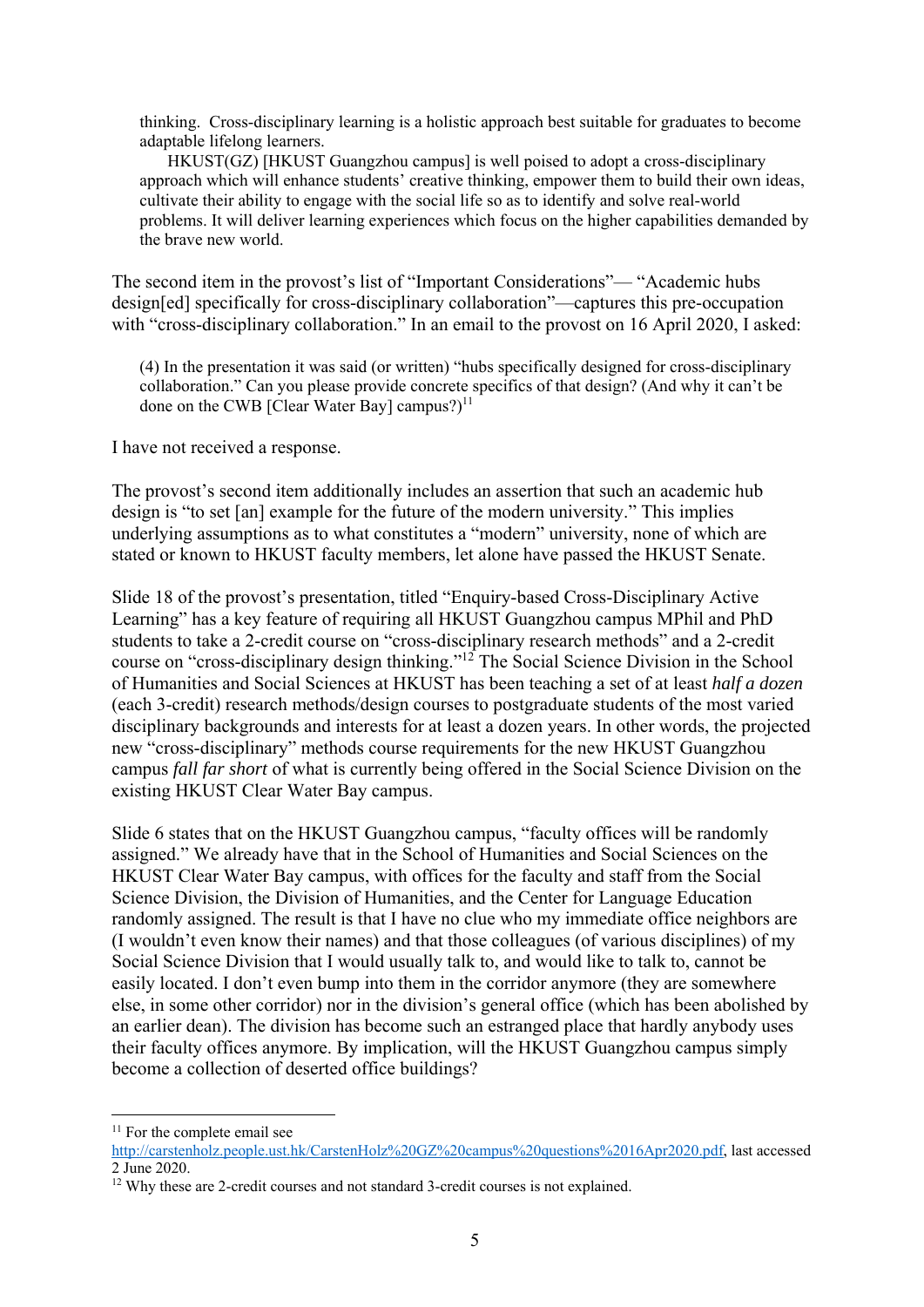Replacing four (or five) schools on the HKUST Clear Water Bay campus by four "hubs" labeled function, information, systems, and society, each with four "thrusts,"<sup>13</sup> i.e., by four new schools, each with four disciplines or quasi-disciplines—which give the impression of being newly pulled out of a hat—does not create "cross-disciplinarity." Switching from a diagram of four (or five) vertical bars representing the "siloed" schools on the HKUST Clear Water Bay campus to a diagram of three randomly arranged L-shapes plus one square shape—the design being void of any meaning—does not augur well for what HKUST management call the "brave new world." Why not draw the four or five schools of the HKUST Clear Water Bay campus as multi-colored stars, diamonds, and flowers?

The Social Science Division at HKUST has been an interdisciplinary division for thirty years. The success of "interdisciplinarity" has been decidedly mixed. Faculty members of different disciplines weren't exactly falling over each other to participate in (now abandoned) attempts at co-teaching one course.14 I lose track of the various incentives provided by management over time to "collaborate"—as if they somehow knew that collaboration is the holy grail but in the end, academics aren't stupid: They collaborate across disciplines if they find such collaboration fruitful, and they don't collaborate (including across disciplines) if they don't find collaboration fruitful. Their actions all too often reveal that they do not find it fruitful, and incentives set by management to distort scientific inquiry towards unproductive collaboration prove ultimately to be of little relevance.15

If HKUST management assumes that interdisciplinarity in research will just happen once they have the magic HKUST Guangzhou campus (hardware) in place, they are probably wrong. Hardware is not the issue; individual faculty members' research ideas and the facility to find sympathetic colleagues are, as are individual faculty members' teaching interests and initiatives.<sup>16</sup> Nothing about the HKUST Guangzhou campus indicates greater facilitation of collaboration than on the existing HKUST Clear Water Bay campus.

If I am factory owner and want to invent a specific product, I draw on whatever expertise (discipline) is needed to achieve my objective. HKUST management is not a factory owner.

Research does not know the final product. (Research is "the systematic investigation into and study of materials and sources in order to establish facts and reach new conclusions;" google/Oxford search definition.) Research proceeds along the interests of individual researchers. If a researcher comes upon questions (or elements of bigger questions) that exceed his/her expertise, s/he will seek out that expertise, if need be across disciplines, and the physical campus design and organizational arrangements are largely irrelevant.

It is only if the HKUST Guangzhou campus is to become the research arm of local industry (or of the CCP) that campus design and organizational arrangements—to meet the needs of

<u>.</u>

<sup>&</sup>lt;sup>13</sup> HKUST management's choice of English language terminology may be somewhat unfortunate, as a colleague who associates "thrusts" with *pelvic* thrusts pointed out.

<sup>&</sup>lt;sup>14</sup> I am not aware if the outcome of these attempt have ever been formally analysed.

<sup>&</sup>lt;sup>15</sup> For the Social Science Division, I once called it (and described it in writing as) "The Great Interdisciplinary Fudge." See http://carstenholz.people.ust.hk/HKUST-SOSC.html#Interdisciplinary\_Fudge, last accessed 3 June 2020. Past experience in the Social Science Division at HKUST and at other universities (for example, Caltech) suggests that one particular discipline comes to dominate over time.

<sup>&</sup>lt;sup>16</sup> Some faculty members on the HKUST Clear Water Bay campus are cross-listed across departments and schools, as is standard practice at U.S. universities.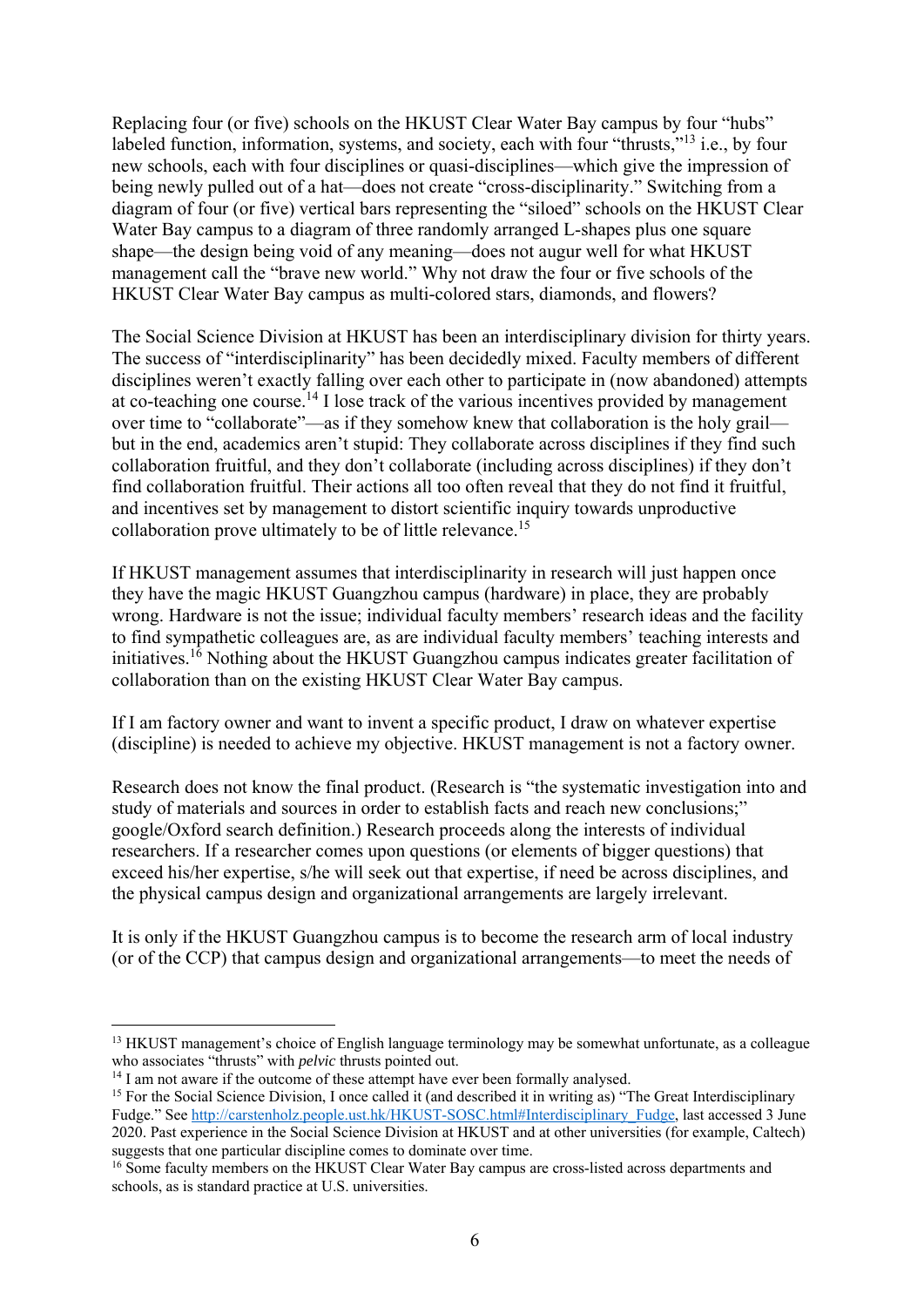local industry (or the CCP)—may play a role.<sup>17</sup> But given the PRC's recent history with a multitude of parks and special zones, the "newly planned high-tech park" (SHYY Wei) may never live up to (the alluded to, unspecified) expectations.

As to teaching, HKUST management can combine any number of courses to be taken from different disciplines under any degree label, on any campus. Students can be allowed to freely choose courses outside their discipline. That doesn't require a new campus in Guangzhou. HKUST management can create cross-disciplinary degrees based on any selection of courses from a wide range of choices within HKUST and across universities in Hong Kong (for which co-operation agreements already exist). Nothing prevents HKUST management from doing all that—to the extent that it is not already being done—on the HKUST Clear Water Bay campus.<sup>18</sup> The very best location for cross-disciplinary innovations is Hong Kong, not a distant campus in a location under direct control of a totalitarian regime.

### **b. Retirement home**

An indisputable benefit of the HKUST Guangzhou campus is that it can serve as a convenient retirement home for HKUST Clear Water Bay faculty members whose HKUST retirement funds are (by design) grossly insufficient at HKUST's mandatory retirement age of 65 and who will not be able to afford housing in Hong Kong upon retirement. With the majority of HKUST Clear Water Bay's faculty members enjoying strong PRC mainland links, a few additional years in academia past age 65, on the HKUST Guangzhou campus, would facilitate eventual retirement as well as a transition back into the PRC mainland.

I suspect that ambitious people in HKUST management—including those who are currently, somehow, breaking the mandatory retirement age requirement—wouldn't mind a leadership position in the new campus, either.<sup>19</sup>

### **c. Economies of scale**

<u>.</u>

Slide 20 mentions "two complementary campuses," meaning "system-wide offices for certain units serving both campuses, e.g., HSEO, PAO, DAO, ITSC/ISO, LIB, CRF, research institutes, etc."20 Since complementarity between two public affairs offices does not make much sense to me, I suspect that what is meant is economies of scale.

<sup>&</sup>lt;sup>17</sup> A map on the HKUST Guangzhou website shows the new HKUST Guangzhou campus to be located next to a "Artificial Intelligence Zone," a "Industry 4.0 Zone," and a "Key Business Services Center." (See https://gz.ust.hk/about/location, last accessed 9 June 2020.) At the faculty forum, HKUST management mentioned an autonomous driving test site as part of the new campus. Perhaps this is what local industry/the CCP is asking for. Otherwise, if it were simply ideas thrown about by HKUST management, it is hard to imagine that building an autonomous driving test site on a campus that may begin to be operational in fall 2022 really propels HKUST to the forefront of innovation, a decade *after* private companies have begun tackling the issue on a much larger scale.

<sup>&</sup>lt;sup>18</sup> On the existing HKUST Clear Water Bay campus, HKUST management has a track record of strictly upholding silo-thinking along discipline lines. Some faculty members of the Social Science Division, largely a service division providing a broad undergraduate education to students in the other three schools (Science, Engineering, Business), are prohibited by HKUST management from offering certain social science courses, and the Business School, with approval of HKUST management, systematically prohibits all of their students from taking certain courses in the Social Science Division.

<sup>&</sup>lt;sup>19</sup> HKUST's across-the-board age 65 mandatory retirement rule is conveniently ignored by HKUST management for select individuals.

<sup>&</sup>lt;sup>20</sup> I assume these abbreviations refer to "Health, Safety & Environment Office," "Public Affairs Office," "Development and Alumni Office," "Information Technology Services Center / Information Systems Office,"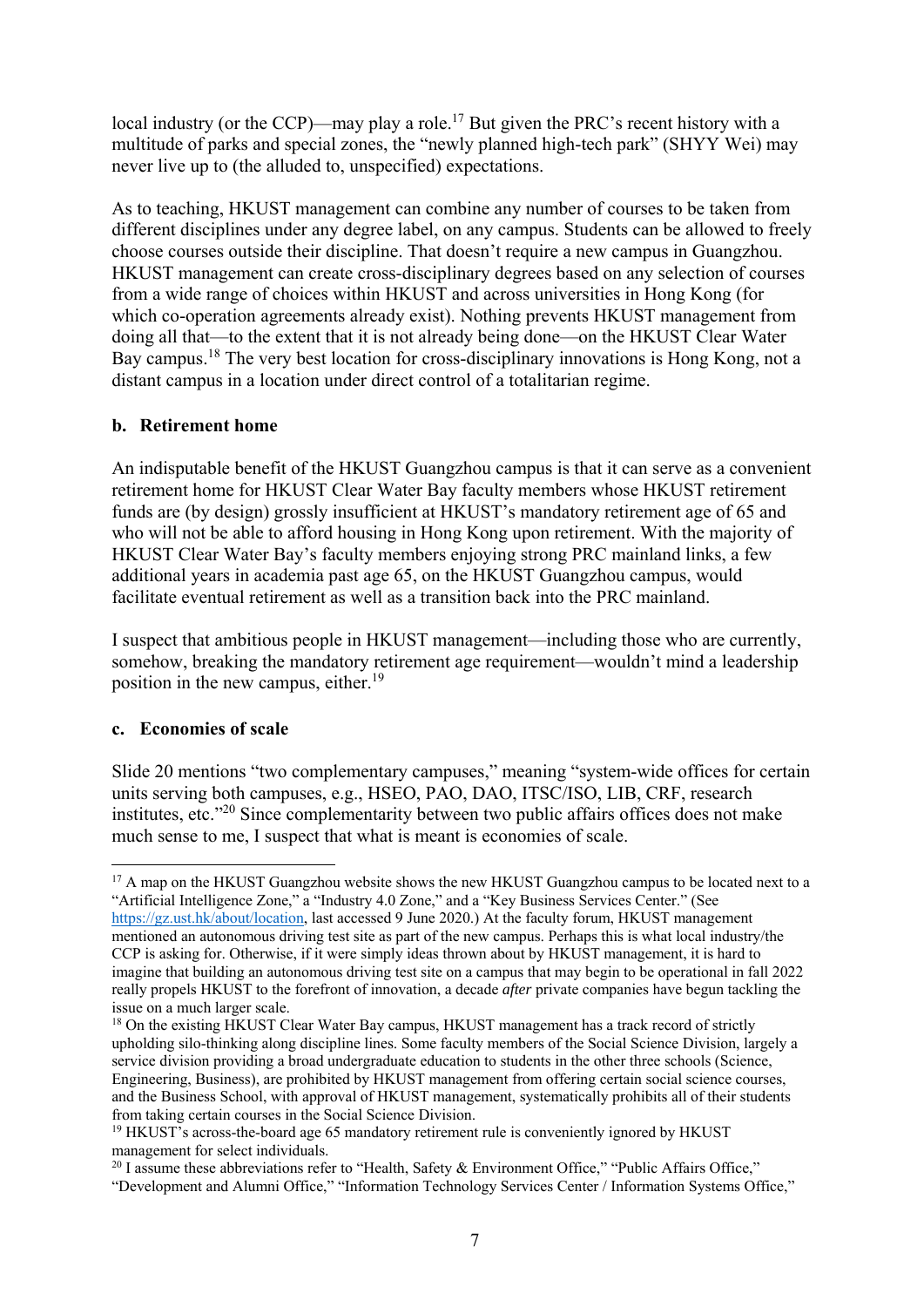Except for the case of the library, it's hard to see significant economies of scale. Surely minor cost savings in the lowest single-digit percentages (if not fractions of a percentage point) of HKUST's current budget do not warrant setting up a second campus.

If economies of scale were indeed a valid argument, then there must be plans for a large-scale transplantation of HKUST administrative offices into the PRC mainland and replacement of Hong Kong staff by—presumably significantly cheaper—PRC mainland staff. I am not sure that I want to seek mainland help in tunneling through the mainland (if not future Hong Kong and HKUST) Great Firewall. I don't want Human Resources to be run from the mainland with my personal information (including, for example, the health records and family information held by HKUST) managed by mainlanders on the PRC mainland and subject to direct CCP access.

I will not be comfortable to have to deal with an administration that does not follow (let alone understand) Hong Kong law, replaces "rule of law" by "rule by CCP 'law'," and doesn't have Hong Kong's (albeit possibly quickly disappearing) human rights standards.

### **d. Serve HKUST students on the PRC mainland**

Close to 100% of the current MPhil and PhD students in the Social Science Division come from the PRC mainland. It will likely not be much different in other departments. We are already a quasi-mainland PRC university. Why not operate more cheaply and perhaps more conveniently directly out of the PRC mainland? If protests erupt in Hong Kong, frightened PRC mainlanders need no longer flee Hong Kong. It would also seem only fair that Hong Kong tax payers don't have to pay for the education of near-exclusively PRC mainland postgraduate students at HKUST. (The possible drawback is that some faculty members in the division may not want to teach on the PRC mainland, including for reasons of personal safety, and some faculty members may be banned by the CCP from entering the PRC mainland.)

### **3. What safeguards for academia are in place?**

Several questions arise as to if/how the academic freedoms that we (still) have in Hong Kong are being protected given the expansion with a new HKUST Guangzhou campus.

### **a. What's the agreement between the CCP and HKUST for the new campus?**

How does HKUST management safeguard the interests of Hong Kong tax payers and HKUST's stakeholders? The HKUST Guangzhou website is not particularly helpful:

"The Hong Kong University of Science and Technology (HKUST) has started a new chapter as The State Ministry of Education (MoE) has approved its application for proceeding to establish The Hong Kong University of Science and Technology (Guangzhou) (HKUST(GZ))." (https://gz.ust.hk/about/background, last accessed 1 June 2020)

<sup>1</sup> and "Library." I don't know what CRF stands for; it is not included in the February 2020 University Communications Directory.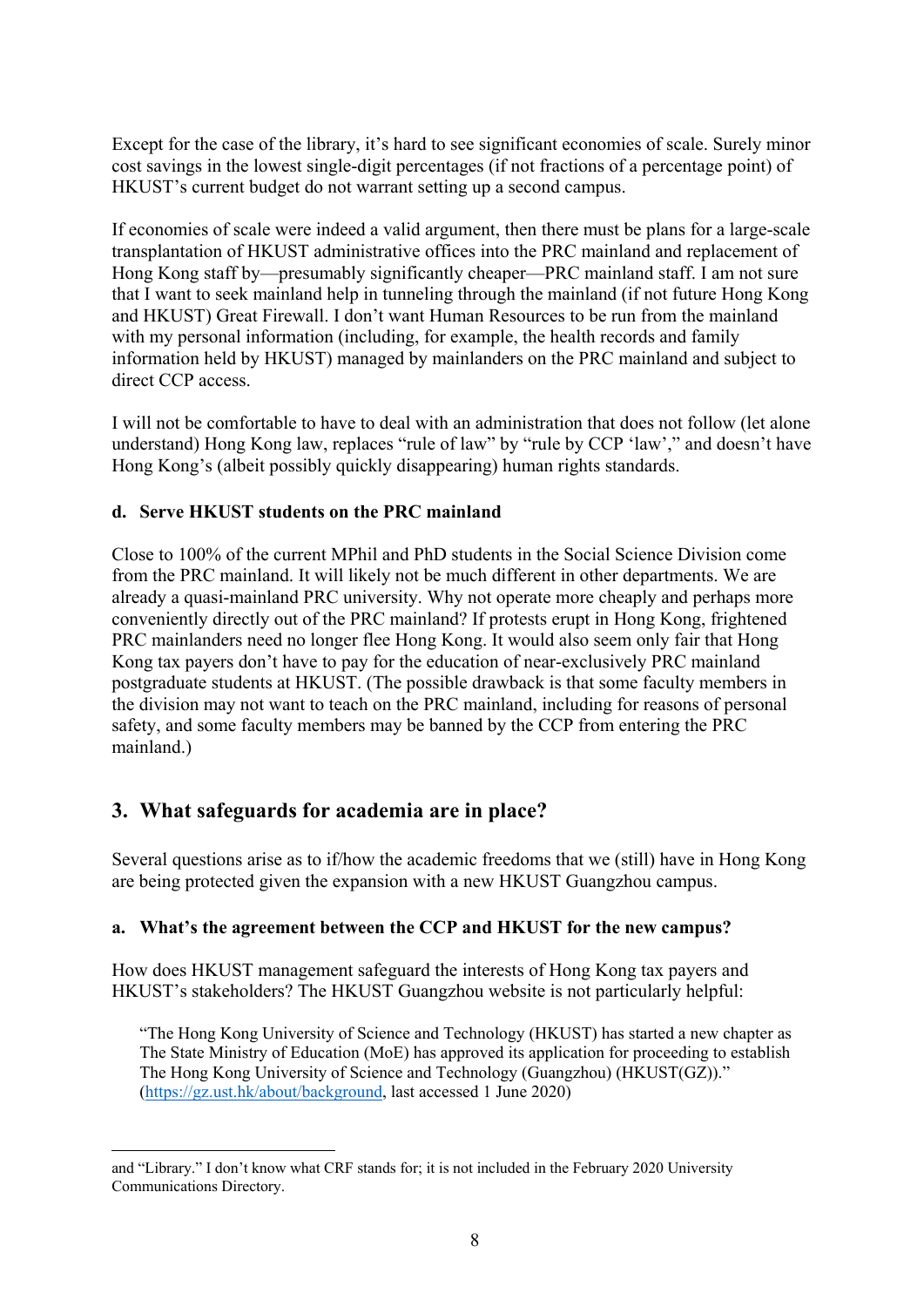The text of this application is not publicly available (and not available to me).

It also appears strange that the HKUST Guangzhou campus website announces a *21 December 2018* collaboration agreement regarding this new campus with the Guangzhou government and *Guangzhou University*:

"The Hong Kong University of Science and Technology officially signed agreements today with the Guangzhou Municipal Government and Guangzhou University to establish Hong Kong University of Science and Technology (Guangzhou) (HKUST (GZ)) ..." (https://www.ust.hk/news/greater-bay-development/hkust-signs-collaboration-agreementsguangzhou-government-and, last accessed 1 June 2020)

(i) The date precedes any faculty consultation. (ii) Guangzhou University was not mentioned once at the faculty forum, does not appear in the distributed slides, and on the HKUST Guangzhou campus website appears only in this news item on the collaboration agreement.

In other words, HKUST management signs an agreement that until today isn't shared publicly;21 later, it holds a propaganda blitz ("faculty forum," HKUST Guangzhou campus website) in which it skips over the crucial details of what it has already signed HKUST up for in favor of promoting a glamorous new campus: here is a futuristic-looking new campus straight out of a sci-fi movie, these are the hubs and thrusts, and all of this is 'free.' What Guangzhou University has to do with it—its involvement likely being unknown to the vast majority of colleagues—remains a complete mystery.

We don't know what the contractual rights and duties are (and what happens in the case of disagreements between the different parties). Not that agreements with the CCP, as Hong Kongers well know, mean anything.<sup>22</sup> But do Hong Kong tax payers and HKUST faculty, staff, and students not deserve to be properly informed of what has been agreed upon by a few HKUST management figures on their behalf?

### **b. Censorship**

I raised four questions at the online faculty forum, in writing.<sup>23</sup> They were not addressed and I then raised them in slightly more polished form by email with HKUST Provost Lionel Ni afterwards, on 16 April 2020 (at the time of writing still unanswered). The first three are:

(1) What do you do when individual professors are banned from entering the mainland (are denied visas, or arrested on the mainland)? What happens to their courses and research projects?

<sup>22</sup> See the Joint Declaration (https://treaties.un.org/doc/Publication/UNTS/Volume%201399/v1399.pdf, last accessed 29 May 2020), pp. 33ff., especially the sentence on p. 63 "This Joint Declaration and its annexes shall be equally *binding*." (my emphasis), or, p. 37 "本联合声明及其附件具有同等约束力," vs. the PRC's Foreign Ministry statement that the Joint Declaration "does not have any binding effect" (for example, https://thediplomat.com/2017/07/%EF%BB%BFchina-says-sino-british-joint-declaration-on-hong-kong-isvoid/, last accessed 19 June 2020). The treaty contains no enforcement or dispute provisions. The Vienna Convention on the Law of Treaties, to which both the UK and China are parties, provides only for the suspension of the operation of a treaty in the event that it is breached

(https://commonslibrary.parliament.uk/research-briefings/cbp-8616/, last accessed 29 May 2020).

<sup>1</sup> <sup>21</sup> At the faculty forum, HKUST President SHYY Wei stressed the importance of "transparency" about the HKUST Guangzhou campus.

 $23$  My questions were submitted through the Zoom chat function and could be seen by all participants. From the visible commotion around the laptop in the "leadership" venue and the audible background Putonghua chatter I conclude that my questions were received (and ignored), at the time, by the provost.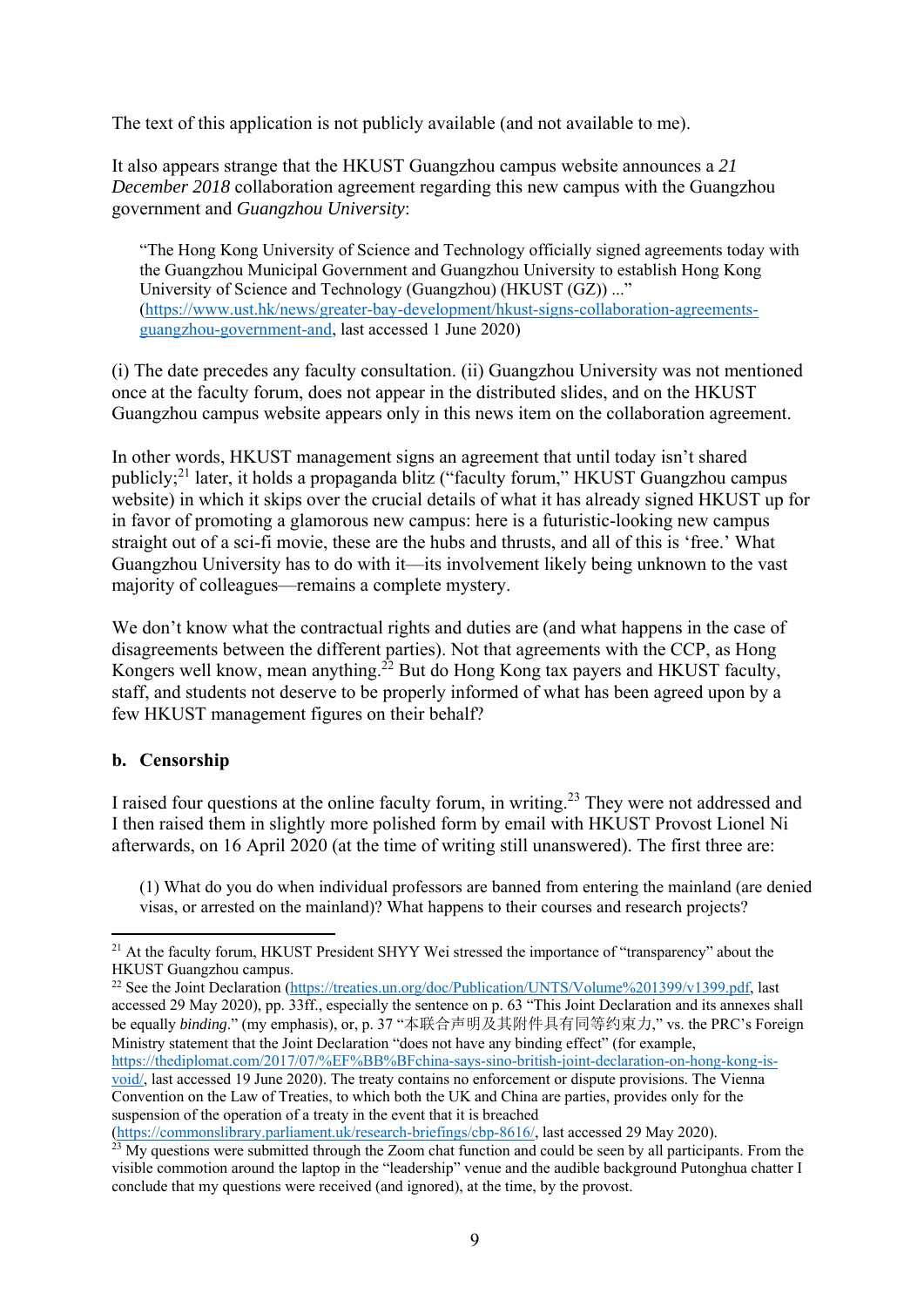(2) What do you think are the effects of HKUST's new GZ campus on the willingness of universities in the West to cooperate with HKUST? Aren't you afraid that HKUST will become isolated internationally as an agent of the mainland regime?

(3) How are you going to protect research (and each individual professor's career) given what we know about academic freedom / freedom of speech on the PRC mainland? How do you ensure that professors do not have to self-censor in order to survive in HKUST academia (or not be disappeared on the mainland)? 24

These three questions address issues of censorship. We know that the PRC mainland has no freedom of speech. Contrast that with HKUST's core values of, among others, "excellence, *integrity*, and *academic freedom*" (my emphasis).25 I don't see how one can have academic freedom without freedom of speech. As one measure of a free flow of information, the PRC ranks 177<sup>th</sup> in the 2020 World Press Freedom Index. HKUST management couldn't sink much lower in betraying HKUST's core values: After the PRC there is only Eritrea, Turkmenistan, and the finalist  $(180<sup>th</sup>$  country) North Korea.<sup>26</sup>

My three questions cut to the very core of what makes a university a university and they cut to the very core of HKUST's core values. Not having answers and having no safeguards in place smacks of critical negligence.

LI Shaomin, then a professor at City University, was imprisoned in the PRC mainland for 5 months in 2001, eventually charged with "spying" and then deported.<sup>27</sup> I wonder what HKUST will do when one of its faculty members is arrested or disappeared. The stakes will have become higher, too, with the CCP now having advanced to seemingly taking long-term hostages.28

How City University's leadership behaved in LI Shaomin's case is well known. In LI Shaomin's own words, published in the *Wall Street Journal* (3 July 2002):

Throughout the period when I was in jail, the president of my university, Prof. Chang Hsin Kang, never once sought to inquire with the Chinese authorities about my whereabouts, what the charges were and whether my legal rights were protected. He refused even to forward a letter to Hong Kong Chief Executive Tung Chee Hwa from my wife, who also teaches at the university. Instead Mr. Chang told her that, even though I am an American citizen, the U.S. government would do nothing to help me, because I am ethnic Chinese.

Even after I returned to Hong Kong, my ordeal was far from over. Mr. Chang initially said he wasn't sure I would be allowed to return. When Beijing did permit me to return to Hong Kong, he sounded almost disappointed. "I don't know why the government let him enter Hong Kong," Mr. Chang told a reporter.

1

<sup>&</sup>lt;sup>24</sup> For the complete email see

http://carstenholz.people.ust.hk/CarstenHolz%20GZ%20campus%20questions%2016Apr2020.pdf, last accessed 2 June 2020.

<sup>25</sup> See https://www.ust.hk/about/mission-vision#core-value, last accessed 1 June 2020.

<sup>&</sup>lt;sup>26</sup> Hong Kong ranks  $80^{th}$ , down from 73 in 2019 and near-continuously declining in rank from 58<sup>th</sup> in 2013 and 34th in 2010 (the earliest year checked). See https://rsf.org/en/ranking, last accessed 28 May 2020. (It could be that there is a statistical break in ranking practices in 2013).<br><sup>27</sup> A google search for the LI Shaomin case will bring up numerous sources.

<sup>&</sup>lt;sup>28</sup> See Christian Shepherd, "The detentions that serve as a warning to Hong Kong," 2 June 2020 (https://www.ft.com/content/00ebbb5c-655d-41f7-82b5-601fd9e2bc2c, last accessed 8 June 2020).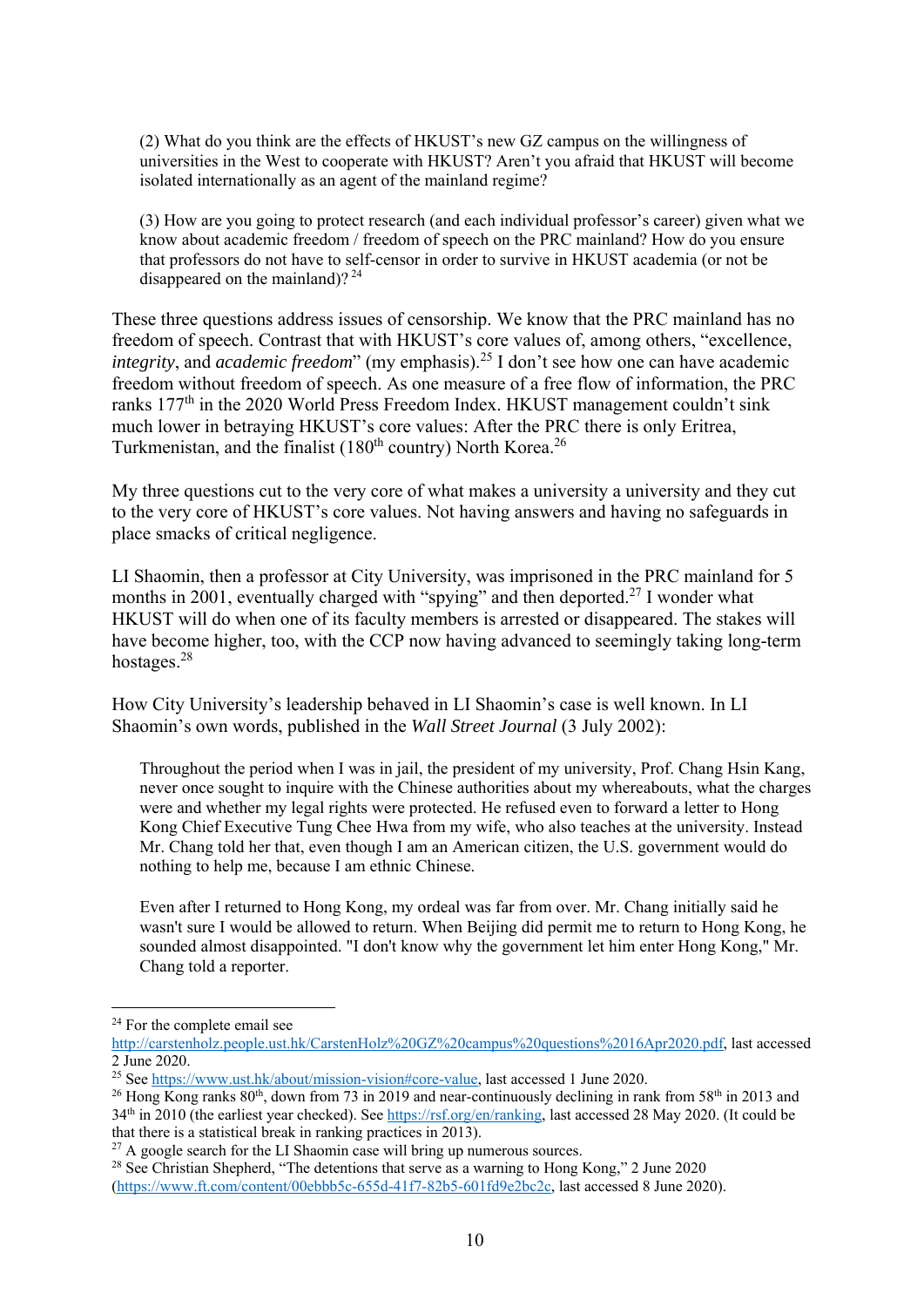The university then organized a meeting to question me about my supposed "crime." Only after I told them that I would not go through with what amounted to a second interrogation did they cancel this.

Even after I was allowed to return to work, the university placed one obstacle after another in my way. First I was told that I had used up all my leave while in jail. In fact, I ended up paying the university about HK\$58,000 (\$7,500) because my vacation days were insufficient to cover the five months I spent in prison. Then the university rejected my application for unpaid sabbatical leave, leaving me with no option but to quit and leave Hong Kong last weekend.

I want to see fool-proof guarantees of academic freedom on HKUST campuses and credible assurances that HKUST faculty members will not be treated as LI Shaomin was by City University. What institutional mechanisms has HKUST management put in place to protect academic freedom as well as the personal safety of those who will teach/live on the HKUST Guangzhou campus?

I am aware of the extent of self-censorship that prevails across Western academia in all matters "China" (Link, 2002; Holz, 2007). I have no doubt that such self-censorship is prevalent at HKUST, and I am vaguely aware of "mainlanders" on the HKUST Clear Water Bay (Hong Kong) campus confronting others they deem to not self-censor enough. Has the "Gleichschaltung" of HKUST (Holz, 2018) already proceeded so far that censorship-related questions (like the ones that I raised at the faculty forum and in my email to the provost) have become irrelevant?

### **c. Faculty rights**

Do the faculty members who teach on the HUST Guangzhou campus enjoy the rights of Hong Kong citizens? This includes the rights "guaranteed" by Hong Kong's Basic Law. Or does HKUST management envisage these faculty members to operate within the constraints of the PRC mainland's totalitarian regime?

What protections are in place for current HKUST faculty members against blackmail or unfair treatment by their "superiors" when it comes to teaching on the HKUST Guangzhou campus? Will HKUST faculty members be given to understand that they will not get a promotion / salary adjustment / sabbatical leave etc. unless they have put in time in Guangzhou? Or will management use slightly subtler mechanisms: a better package if one opts to move / co-work on the Guangzhou campus (vs. a stagnant package if one doesn't)?<sup>29</sup>

The hiring of faculty members for the new campus proceeds along HKUST's wellestablished patterns through "search and substantiation" committees recommended by deans and approved by the provost (slide 28). This allows the necessary screening for political correctness as such committees are regularly staffed by a dean with loyal followers; the provost reserves the ultimate right to shape committee composition.<sup>30</sup>

<sup>1</sup> <sup>29</sup> Regarding the financial aspect, HKUST management's handling of all HKUST financial matters (including faculty compensation) is undisclosed and presumably this will extend to the HKUST Guangzhou campus. <sup>30</sup> HKUST management adopts the CCP's screening mechanisms for Hong Kong's "elected" "chief executive." At North American universities, *all faculty members* of a department collectively decide on new hires.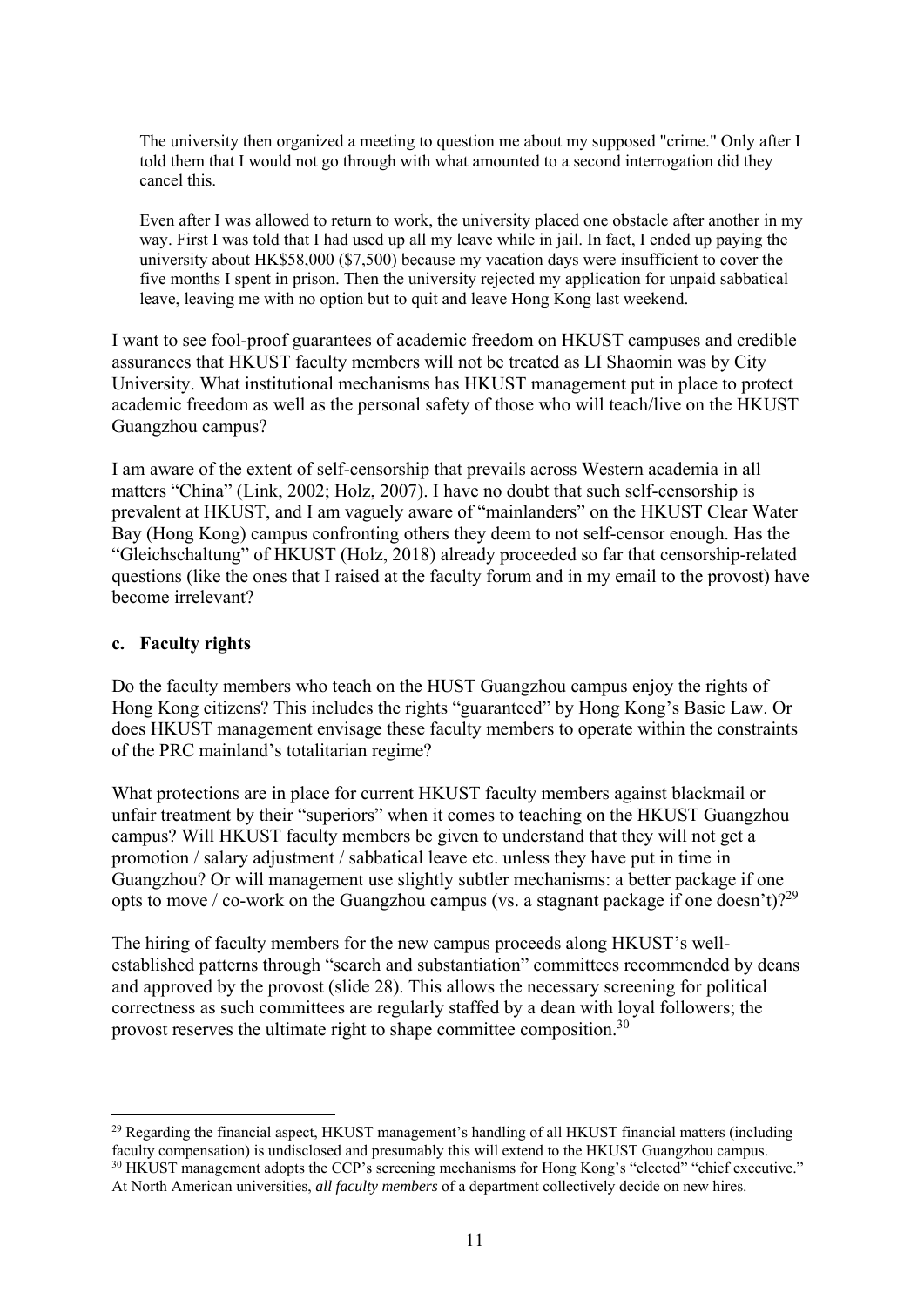### **d. Military-civil fusion**

What is being done to prevent the HKUST Guangzhou campus from being dragged into the CCP military machine, assuming this is not the intended purpose of the campus to begin with? The "Framework Agreement on Deepening Guangdong-Hong Kong-Macao Cooperation in the Development of the Greater Bay Area" is explicitly referenced on the HKUST Guangzhou campus website.<sup>31</sup> The Framework Agreement includes this sentence:

"To take forward military-civilian integration in innovation development in the nine PRD [Pearl River Delta] municipalities, and support the establishment of a demonstration zone of militarycivilian integration in innovation development."32

Could the HKUST Guangzhou campus be part of a demonstration zone? Is the HKUST Guangzhou campus expected to play a role in the CCP's military-civil fusion strategy?

# **4. What's the exit strategy?**

What's the criterion for success vs. failure of the HKUST Guangzhou campus? Is there any 'bar?' Or is the bar set so low—some teaching will happen on the HKUST Guangzhou campus, and the fans will run in some laboratories—that the HKUST Guangzhou campus is a "success" by definition? What's the time frame for what kind of achievement?

Is there any boundary to interference in a professional university environment? Given the—to the public unspecified—rights of HKUST on the HKUST Guangzhou campus, what degree of infringement must occur for HKUST to walk away from the Guangzhou campus? What would walking away from the HKUST Guangzhou campus mean? (What does the collaboration agreement say about ending the collaboration?)

What happens if the CCP walks away?

What happens to the faculty members working on the HKUST Guangzhou campus? Will they become HKUST Clear Water Bay (Hong Kong) faculty members? (Who will newly pay their salaries?) Or will they be abandoned on the Guangzhou campus to a new sub-contractor to the CCP?

It's great to have a vision. Elon Musk has a vision and makes it become reality. Tesla is driving the electric car industry. HKUST President SHYY Wei, Provost Lionel NI, and Vice-President for Research and Development Nancy Yip have a vision for the university of the future on a new HKUST Guangzhou campus.

If Tesla fails, Elon Musk goes broke. If the HKUST Guangzhou campus fails, will SHYY Wei, Lionel Ni, and Nancy Yip go broke? Or will they just have used (or abused?) current HKUST faculty and staff time and HKUST tax payer money? It's easy to have great visions when success of the vision means great personal success/gain, while failure means others pay

<u>.</u>

 $31$  See https://gz.ust.hk/about/background, last accessed 1 June 2020.

<sup>32</sup> See https://www.bayarea.gov.hk/filemanager/en/share/pdf/Outline\_Development\_Plan.pdf, last accessed 16Apr2020). I am grateful to a colleague for pointing out the military aspect.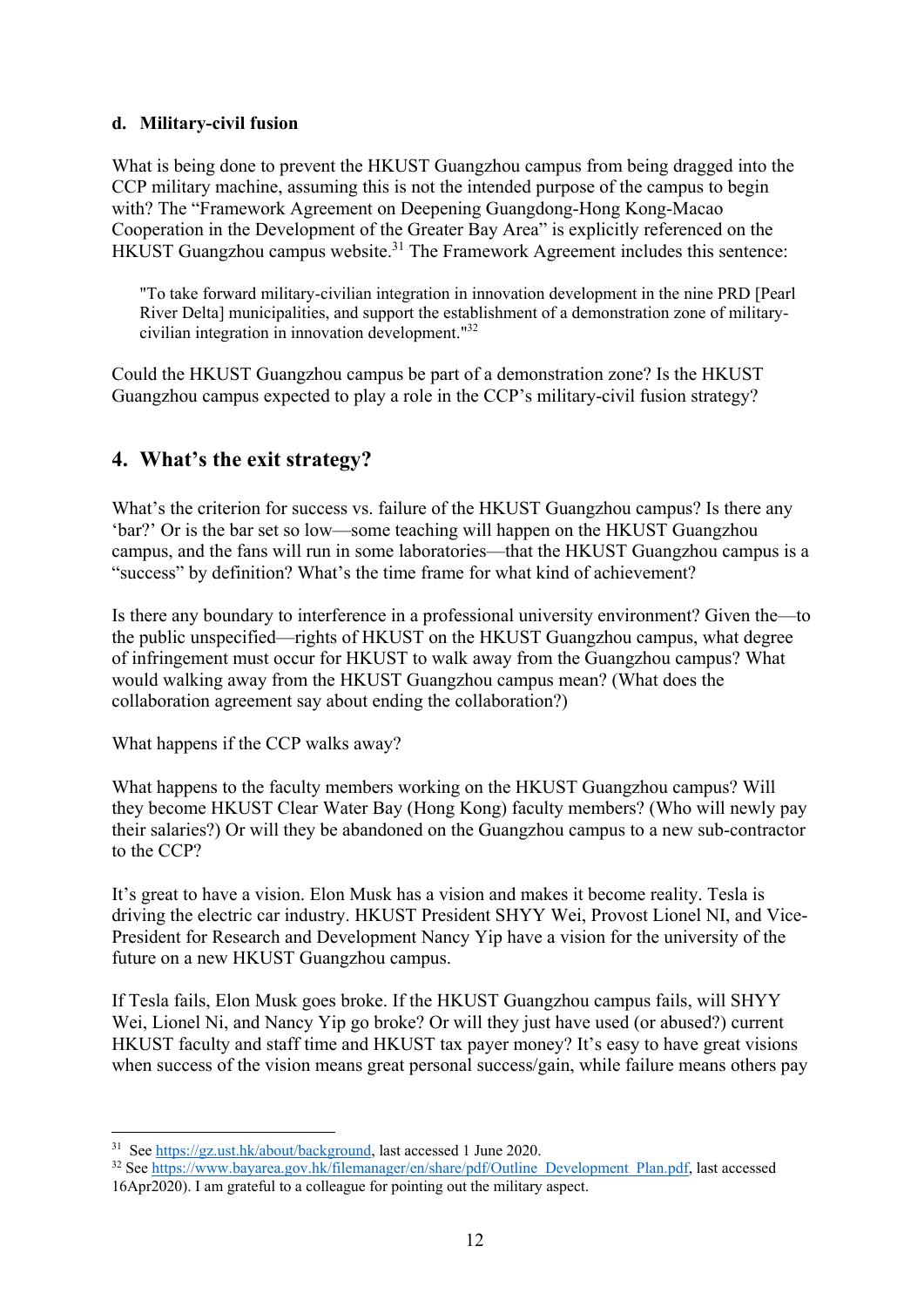/ have paid. It's even easier if by the time the failure becomes apparent, one has long been promoted and left HKUST behind.<sup>33</sup>

# **5. Conclusions**

1

It appears that no valid case for a second campus for HKUST has been made and that the most basic questions regarding crucial issues of academia remain unanswered. Concrete information—on issues ranging from the contractual rights and duties of HKUST to finances and the role of the CCP on the new campus—are completely missing. We, the faculty and the public, know next to nothing about what's really going on. We are being fobbed off with pictures of a fancy new campus design, colorful charts, and empty phrases.

I would like to honor anyone who takes the initiative to explore something new. Thus, I am happy for HKUST management to build their second campus. I have three caveats. First, since core information regarding the second campus is being withheld and all decisionmaking authority rests with HKUST management (or other, higher-level authorities), it seems reasonable that those who build the new campus should carry personal responsibility for the outcome. In other words, clear criteria for success and failure as well as a system of rewards *and penalties* need to be in place (and those can obviously not be chosen and put in place by HKUST management themselves). Much of what was presented at the online faculty forum (and made available in files afterwards) does not make sense to me. But I also accept that in the creation phase an idea may not yet have assumed concrete forms, and one ought to cut creators some slack to see their ideas through.

Second, unambiguous and credible guarantees and mechanisms must be in place that HKUST's core values, in particular integrity and academic freedom, cannot be compromised on the new campus, by anyone. Mechanisms must be in place to ensure that faculty members (and their families) do not need to fear for their personal safety (including from various forms of the PRC mainland's "security" organs) in the exercise of faculty members' profession.

The issue of student protection has not yet been broached. As Perry (2015) documents, the CCP has established an elaborate system of manifold control mechanisms on PRC mainland campuses. I wonder if we want students who graduate with an HKUST degree to be shaped and constrained (in their learning and in their growing into a profession) by that system.

Third, whatever HKUST management does regarding the new campus, it must not negatively affect the existing HKUST Clear Water Bay campus and its stakeholders. There must be no negative implications for those on the HKUST Clear Water Bay campus who want to have nothing to do with the HKUST Guangzhou campus (or the CCP), including no increased pressure to self-censure, no negative financial consequences, and no transfer of HKUST administrative offices to the PRC mainland. The HKUST Guangzhou campus, HKUST

<sup>&</sup>lt;sup>33</sup> I am reminded of an earlier provost pushing a new "elite" undergraduate program on the School of Humanities and Social Sciences. Within a few years of its creation, the program was ranked *lowest* among all HKUST undergraduate programs. In the meantime, that provost had moved on to become deputy vicechancellor and then president of other universities. In a different case, under a different HKUST leadership, a different HKUST Council, and in a different political environment, the rationale for a top-down proposed merger of HKUST into the Chinese University of Hong Kong was closely examined and widely and critically debated (including by a possibly much less self-censoring faculty) and ultimately abandoned. (For context, see, for example, https://www.scmp.com/article/409302/hkust-defies-pressure-cuhk-merger, accessed 2 June 2020.)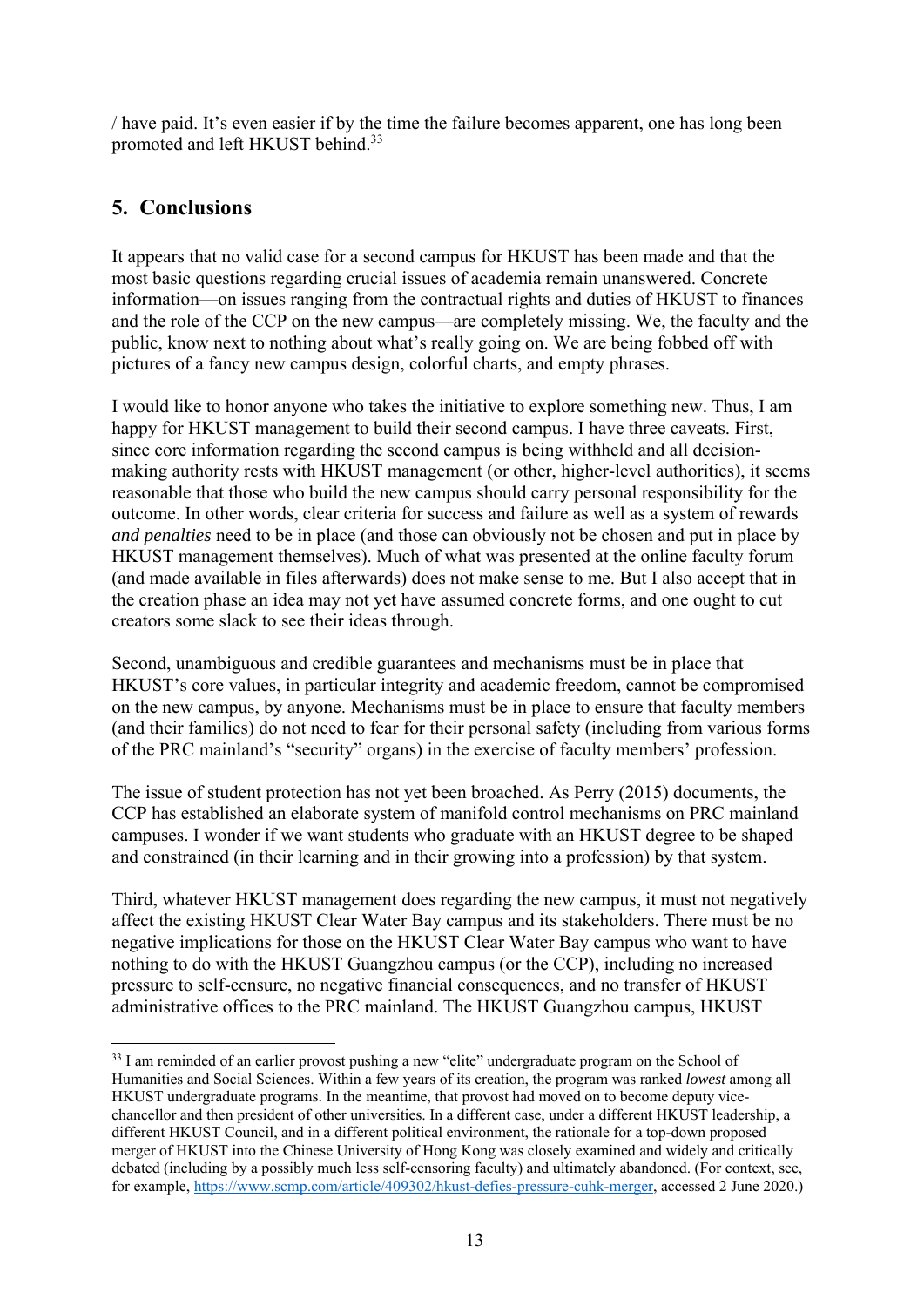management asserted, is a completely separate campus, and the mechanisms must be in place to ensure it remains that way.

Beyond the big questions raised above, many practical issues appear unresolved, such as accessibility of the new campus (yes, there is a train station, and a train will stop there once or twice a day...).<sup>34</sup> At the online faculty forum, the presenters of the four "hubs" that constitute the new campus seemed rather unenthusiastic, perhaps responding to top-down orders leading to forced efforts at the base to come up with something, some laundry list of fashionable sound bites. To pull off the new campus will require the opposite: Individual faculty members with ideas that they want but cannot implement on the existing HKUST Clear Water Bay campus, and with the experience and credibility to be allowed to continue onwards where managers are not qualified to tread.

The faculty forum brought to my mind the dangers of constructivism, the (erroneous) belief that a complex system can be designed from scratch by one (or a small number of) human  $mind(s)$ <sup>35</sup> It's one thing for starry-eyed kids to play with gleaming new toys and build sand castles. It's another thing to undertake large-scale innovation in academia (possibly without the 'right' people to do so) and to do so under a totalitarian regime that negates the core values of academia and HKUST.<sup>36</sup> Unless, of course, the institution HKUST has been given no other choice (has been force-fed the Guangzhou campus by the CCP, perhaps via its local agent, the Hong Kong "government"), or if HKUST management expects the PRC's totalitarian regime to crumble in the near future.

<sup>1</sup> <sup>34</sup> Perhaps the two campuses will build airplane landing strips for students to be flown back and forth? PRC mainland immigration could conveniently frisk faculty members and students during the flight for USB sticks carrying material endangering "national security."

<sup>&</sup>lt;sup>35</sup> Details on constructivism can, for example, be found in Friedrich August von Hayek's writings on the fatal conceit / the errors of socialism.

<sup>&</sup>lt;sup>36</sup> I wonder if academics who have spent a lifetime studying some aspect of China (in particular, Chinese politics and the Chinese economy) would not bring a higher degree of consciousness to how the CCP system ultimately works than even PRC natives (with an overseas PhD and employment in Hong Kong) do. The latter may know well how to work the *guanxi* network but they have not systematically studied the complexity of what one gets into when dealing with the CCP, and the possible consequences.